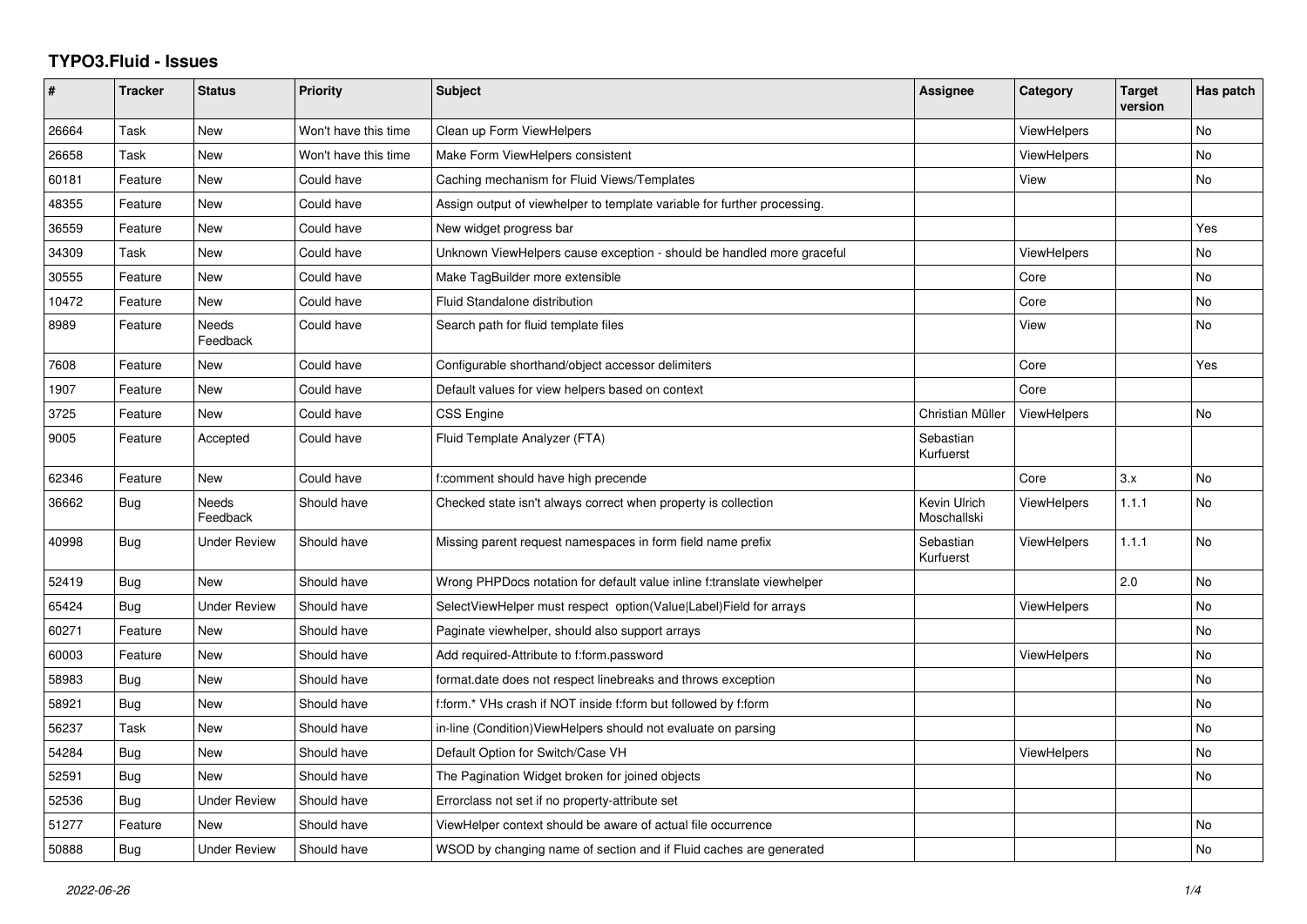| ∦     | <b>Tracker</b> | <b>Status</b>       | <b>Priority</b> | Subject                                                                                                     | Assignee | Category    | <b>Target</b><br>version | Has patch     |
|-------|----------------|---------------------|-----------------|-------------------------------------------------------------------------------------------------------------|----------|-------------|--------------------------|---------------|
| 49756 | Feature        | <b>Under Review</b> | Should have     | Select values by array key in checkbox viewhelper                                                           |          |             |                          | <b>No</b>     |
| 49600 | Bug            | New                 | Should have     | f:form tag shown as a HTML on frontend                                                                      |          | ViewHelpers |                          | No            |
| 47669 | Task           | New                 | Should have     | FormViewHelper does not define the default request method                                                   |          |             |                          | No            |
| 47006 | Bug            | <b>Under Review</b> | Should have     | widget identifier are not unique                                                                            |          |             |                          | No            |
| 46545 | Feature        | New                 | Should have     | Better support for arrays in options of SelectViewHelper                                                    |          |             |                          | No            |
| 46257 | Feature        | <b>Under Review</b> | Should have     | Add escape sequence support for Fluid                                                                       |          | Core        |                          | No            |
| 46091 | Task           | Needs<br>Feedback   | Should have     | Show source file name and position on exceptions during parsing                                             |          |             |                          | No            |
| 45394 | Task           | New                 | Should have     | Forwardport Unit test for standalone view                                                                   |          | View        |                          | No            |
| 45345 | Feature        | Needs<br>Feedback   | Should have     | Easy to use comments for fluid that won't show in output                                                    |          |             |                          |               |
| 45153 | Feature        | New                 | Should have     | f:be.menus.actionMenuItem - Detection of the current select option is insufficient                          |          |             |                          | No            |
| 43072 | Task           | New                 | Should have     | Remove TOKENS for adding templates fallback in Backporter                                                   |          | View        |                          | No            |
| 43071 | Task           | New                 | Should have     | Remove TOKENS for adding fallback teplates in B                                                             |          |             |                          | No            |
| 42743 | Task           | New                 | Should have     | Remove inline style for hidden form fields                                                                  |          |             |                          | No            |
| 42397 | Feature        | New                 | Should have     | Missing viewhelper for general links                                                                        |          |             |                          | No            |
| 40081 | Feature        | New                 | Should have     | Allow assigned variables as keys in arrays                                                                  |          |             |                          | No            |
| 39990 | <b>Bug</b>     | New                 | Should have     | Same form twice in one template: hidden fields for empty values are only rendered<br>once                   |          | Core        |                          | No            |
| 39936 | Feature        | <b>New</b>          | Should have     | registerTagAttribute should handle default values                                                           |          | ViewHelpers |                          | No            |
| 38130 | Feature        | New                 | Should have     | Checkboxes and multiple select fields should have an assignable default value                               |          |             |                          | No            |
| 37619 | Bug            | <b>New</b>          | Should have     | Fatal Error when using variable in name attribute of Section ViewHelper                                     |          | ViewHelpers |                          | No            |
| 36655 | <b>Bug</b>     | New                 | Should have     | <b>Pagination Links</b>                                                                                     |          | Widgets     |                          | No            |
| 36410 | Feature        | New                 | Should have     | Allow templates to send arguments back to layout                                                            |          | ViewHelpers |                          | No            |
| 34682 | Bug            | <b>Under Review</b> | Should have     | Radio Button missing checked on validation error                                                            |          | ViewHelpers |                          | No            |
| 33215 | Feature        | New                 | Should have     | RFC: Dynamic values in ObjectAccess paths                                                                   |          |             |                          | No            |
| 32035 | Task           | New                 | Should have     | Improve fluid error messages                                                                                |          | Core        |                          | Yes           |
| 31955 | Feature        | New                 | Should have     | f:uri.widget                                                                                                |          | Widgets     |                          | No            |
| 30937 | <b>Bug</b>     | New                 | Should have     | CropViewHelper stringToTruncate can't be supplied so it can't be easily extended                            |          | ViewHelpers |                          | Yes           |
| 28554 | Bug            | New                 | Should have     | (v4) implement feature flag to disable caching                                                              |          |             |                          | No            |
| 28553 | <b>Bug</b>     | New                 | Should have     | improve XHProf test setup                                                                                   |          |             |                          | No            |
| 28552 | <b>Bug</b>     | New                 | Should have     | (v5) write ViewHelper test for compiled run; adjust functional test to do two passes<br>(uncached & cached) |          |             |                          | No            |
| 28550 | <b>Bug</b>     | New                 | Should have     | (v4) make widgets cacheable, i.e. not implement childnodeaccess interface                                   |          |             |                          | $\mathsf{No}$ |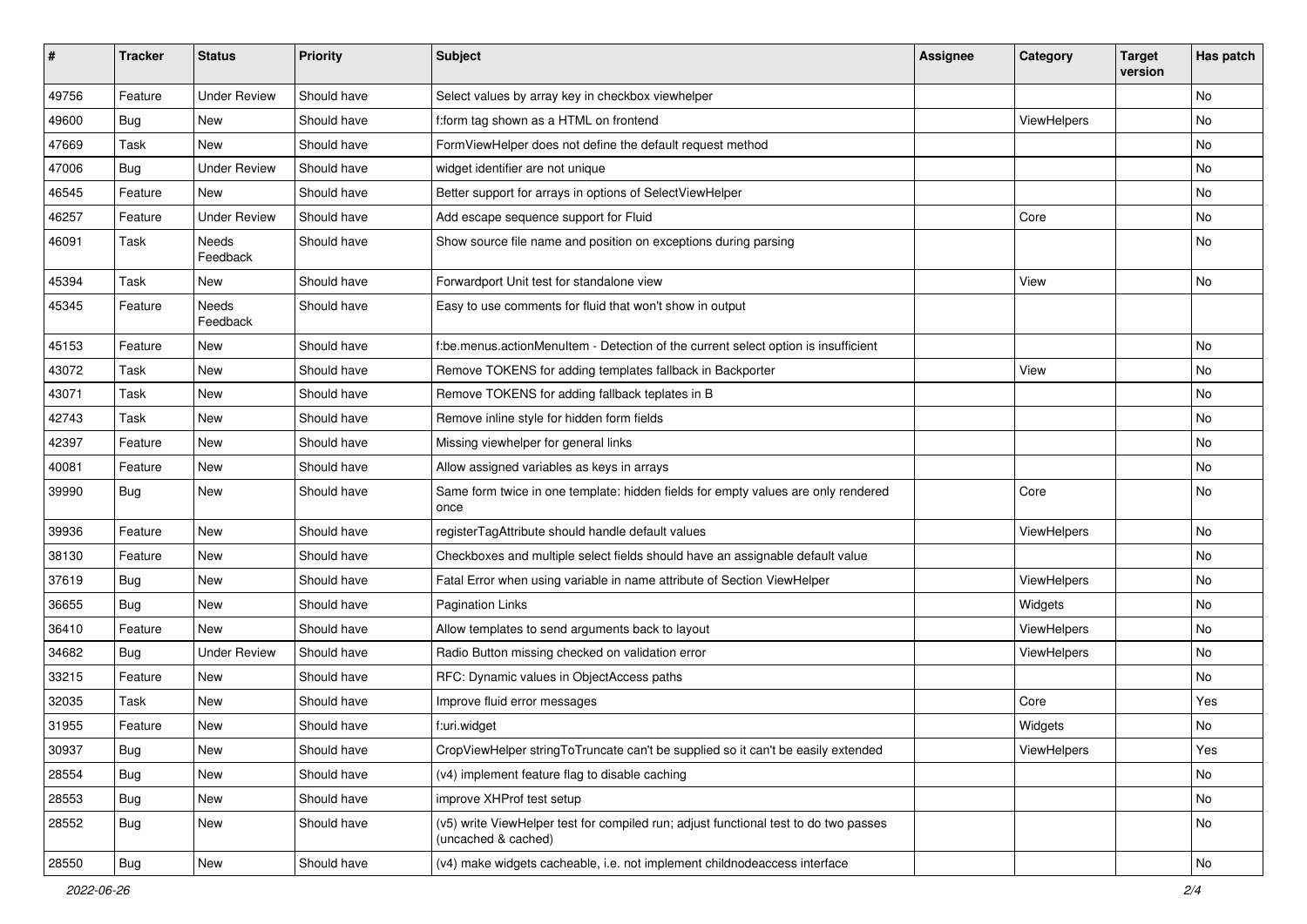| ∦     | <b>Tracker</b> | <b>Status</b>            | <b>Priority</b> | <b>Subject</b>                                                                                         | <b>Assignee</b>        | Category    | <b>Target</b><br>version | Has patch     |
|-------|----------------|--------------------------|-----------------|--------------------------------------------------------------------------------------------------------|------------------------|-------------|--------------------------|---------------|
| 28549 | Bug            | New                      | Should have     | make widgets cacheable, i.e. not implement childnodeaccess interface                                   |                        |             |                          | No            |
| 13045 | <b>Bug</b>     | New                      | Should have     | Entity decode of strings are different between if-conditions and output of variable                    |                        |             |                          |               |
| 10911 | Task           | New                      | Should have     | Tx_Fluid_ViewHelpers_Form_AbstractFormViewHelper->renderHiddenIdentityField<br>should be more reliable |                        | ViewHelpers |                          | No            |
| 9950  | Task           | <b>New</b>               | Should have     | Binding to nested arrays impossible for form-elements                                                  |                        | ViewHelpers |                          |               |
| 9514  | Feature        | New                      | Should have     | Support explicit Array Arguments for ViewHelpers                                                       |                        |             |                          |               |
| 8648  | Bug            | New                      | Should have     | format.crop ViewHelper should support all features of the crop stdWrap function                        |                        | ViewHelpers |                          | No            |
| 4704  | Feature        | New                      | Should have     | Improve parsing exception messages                                                                     |                        | Core        |                          |               |
| 3481  | Bug            | New                      | Should have     | Use ViewHelperVariableContainer in PostParseFacet                                                      |                        | Core        |                          | No            |
| 3291  | Feature        | Needs<br>Feedback        | Should have     | Cacheable viewhelpers                                                                                  |                        |             |                          | No            |
| 54195 | Task           | New                      | Should have     | Rename and move FormViewHelper's errorClass value, currently 'f3-form-error'                           | Adrian Föder           | ViewHelpers |                          | No            |
| 58862 | Bug            | Needs<br>Feedback        | Should have     | FormViewHelper doesn't accept NULL as value for \$arguments                                            | Bastian<br>Waidelich   | ViewHelpers |                          | Yes           |
| 53806 | Bug            | <b>Under Review</b>      | Should have     | Paginate widget maximumNumberOfLinks rendering wrong number of links                                   | Bastian<br>Waidelich   | Widgets     |                          | No            |
| 55008 | Bug            | <b>Under Review</b>      | Should have     | Interceptors should be used in Partials                                                                | Christian Müller       |             |                          | No            |
| 37095 | Feature        | New                      | Should have     | It should be possible to set a different template on a Fluid TemplateView inside an<br>action          | Christopher<br>Hlubek  |             |                          | No            |
| 8491  | Task           | <b>Needs</b><br>Feedback | Should have     | link.action and uri.action differ in absolute argument                                                 | Karsten<br>Dambekalns  | ViewHelpers |                          | No            |
| 52640 | Feature        | <b>Under Review</b>      | Should have     | Create an UnlessViewHelper as opposite to the IfViewHelper                                             | Marc Neuhaus           |             |                          | No            |
| 28551 | Bug            | Accepted                 | Should have     | (v4) backport VHTest                                                                                   | Sebastian<br>Kurfuerst |             |                          | No            |
| 12863 | Bug            | New                      | Should have     | Attributes of a viewhelper can't contain a '-'                                                         | Sebastian<br>Kurfuerst | Core        |                          | No            |
| 5933  | Feature        | Accepted                 | Should have     | Optional section rendering                                                                             | Sebastian<br>Kurfuerst | ViewHelpers |                          | No            |
| 33394 | Feature        | Needs<br>Feedback        | Should have     | Logical expression parser for BooleanNode                                                              | Tobias Liebig          | Core        |                          | No            |
| 46289 | Bug            | Needs<br>Feedback        | Should have     | Enable Escaping Interceptor in XML request format                                                      |                        | View        | 2.0.1                    | No            |
| 44234 | Bug            | <b>Under Review</b>      | Should have     | selectViewHelper's sorting does not respect locale collation                                           |                        | ViewHelpers | 2.1                      | No            |
| 43346 | Feature        | <b>Under Review</b>      | Should have     | Allow property mapping configuration via template                                                      | Karsten<br>Dambekalns  | ViewHelpers | 2.1                      | $\mathsf{No}$ |
| 60856 | Bug            | New                      | Must have       | Target attribute not supported by the form viewhelper                                                  |                        | ViewHelpers |                          | Yes           |
| 57885 | <b>Bug</b>     | New                      | Must have       | Inputs are cleared from a second form if the first form produced a vallidation error                   |                        |             |                          | No            |